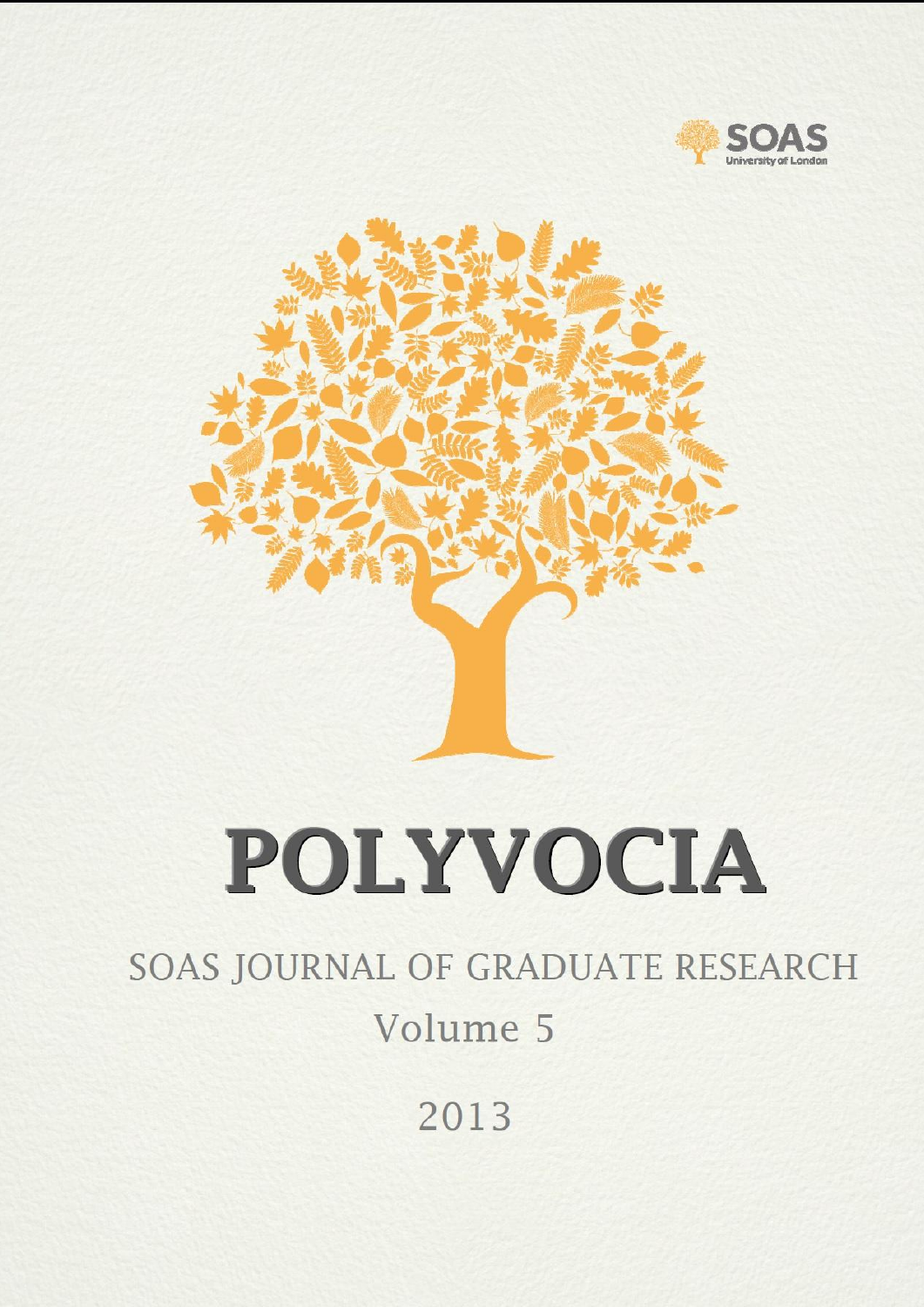

**Editor-in-Chief**  *Jacopo Gnisci*

**Editorial Board**

*Gerasimos Tsourapas Karin Warch Philip Gooding*

# **Cover Design**

*Karin Warch*

**Polyvocia** - The SOAS Journal of Graduate Research The SOAS Journal of Graduate Research was first conceived of and executed through the hard work of SOAS PhD students back in 2005.

The Journal showcases the talent of SOAS' junior researchers and the expanse of research interests, topics and regions covered at SOAS and should be seen as an introduction to the range of research expertise offered by SOAS' junior researchers.

Re-launched as Polyvocia - The SOAS Journal of Graduate Research in March 2010, this new name aims to reflect the diversity of the research student body and of our research interests.

#### **Polyvocia** is available online at:

http://www.soas.ac.uk/research/rsa/journalofgraduaterese arch/

**Submissions** can be sent to the editor-in-chief (rssjournal@soas.ac.uk). These must be in English and must include a list of illustrations and photocopies of the illustrations. Please also include an abstract of no more than 100 words and a brief biographical statement of no more than 50 words.

All text, including notes, should be double-spaced. For detailed guidelines on correct submission format, please email the editor. It is the author's responsibility to ensure the manuscript follows the journal's guidelines. If the author fails to follow guidelines the manuscript may not be published.